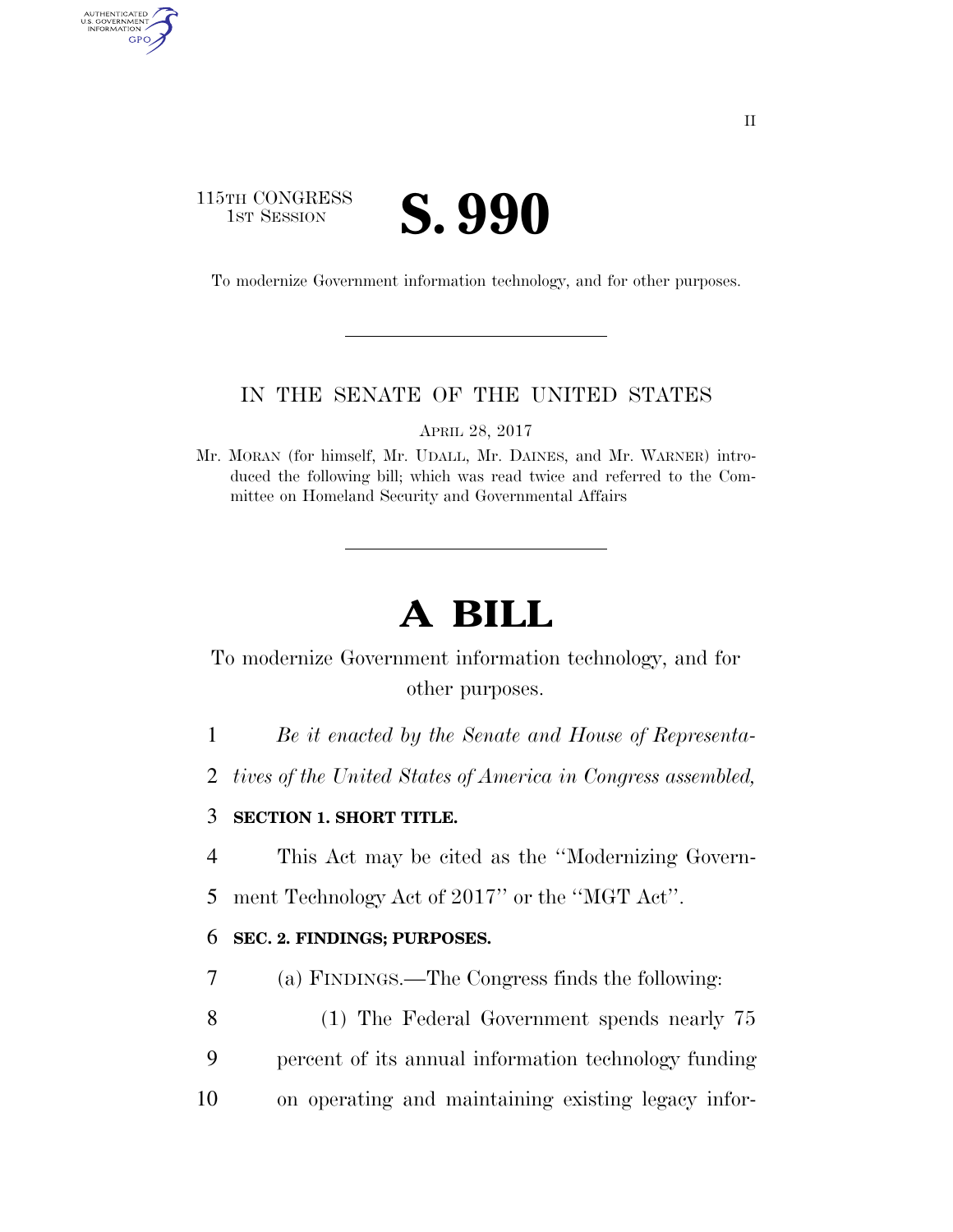mation technology systems. These systems can pose operational risks, including rising costs and inability to meet mission requirements. These systems also pose security risks, including the inability to use cur- rent security best practices, such as data encryption and multi-factor authentication, making these sys-

 tems particularly vulnerable to malicious cyber activ-ity.

 (2) In 2015, the Government Accountability Of- fice designated improving the management of infor- mation technology acquisitions and operations to its biannual High Risk List and identified as a par- ticular concern the increasing level of information technology spending on operations and maintenance, making less funding available for development or modernization. The Government Accountability Of- fice also found that the Federal Government has spent billions on failed and poorly performing infor- mation technology investments due to a lack of ef-fective oversight.

 (3) The Federal Government must modernize Federal information technology systems to mitigate existing operational and security risks.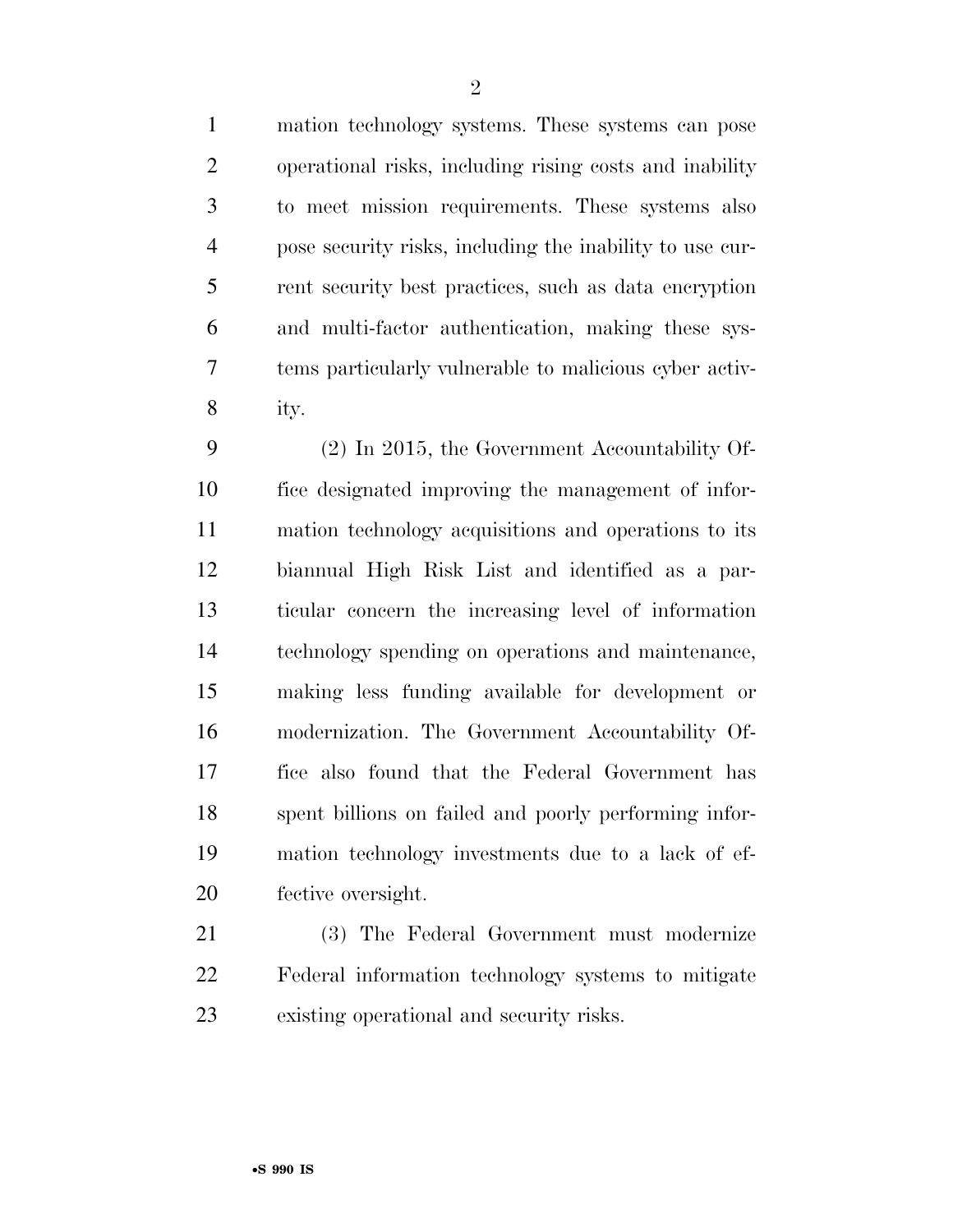| $\mathbf{1}$   | (4) The efficiencies, cost savings, and greater      |
|----------------|------------------------------------------------------|
| $\overline{2}$ | computing power offered by modernized solutions,     |
| 3              | such as cloud computing, have the potential to-      |
| $\overline{4}$ | (A) eliminate inappropriate duplication and          |
| 5              | reduce costs;                                        |
| 6              | (B) address the critical need for cybersecu-         |
| 7              | rity by design; and                                  |
| 8              | (C) move the Federal Government into a               |
| 9              | broad, digital-services delivery model that will     |
| 10             | transform the ability of the Federal Govern-         |
| 11             | ment to meet mission requirements and deliver        |
| 12             | services to the people of the United States.         |
| 13             | (b) PURPOSES.—The purposes of this Act are the fol-  |
|                | lowing:                                              |
| 14             |                                                      |
| 15             | (1) Assist the Federal Government in modern-         |
| 16             | izing Federal information technology to mitigate     |
| 17             | current operational and security risks.              |
| 18             | (2) Incentivize cost savings in Federal informa-     |
| 19             | tion technology through modernization.               |
| 20             | (3) Accelerate the acquisition and deployment        |
| 21             | of modernized information technology solutions, such |
| 22             | as cloud computing, by addressing impediments in     |
| 23             | the areas of funding, development, and acquisition   |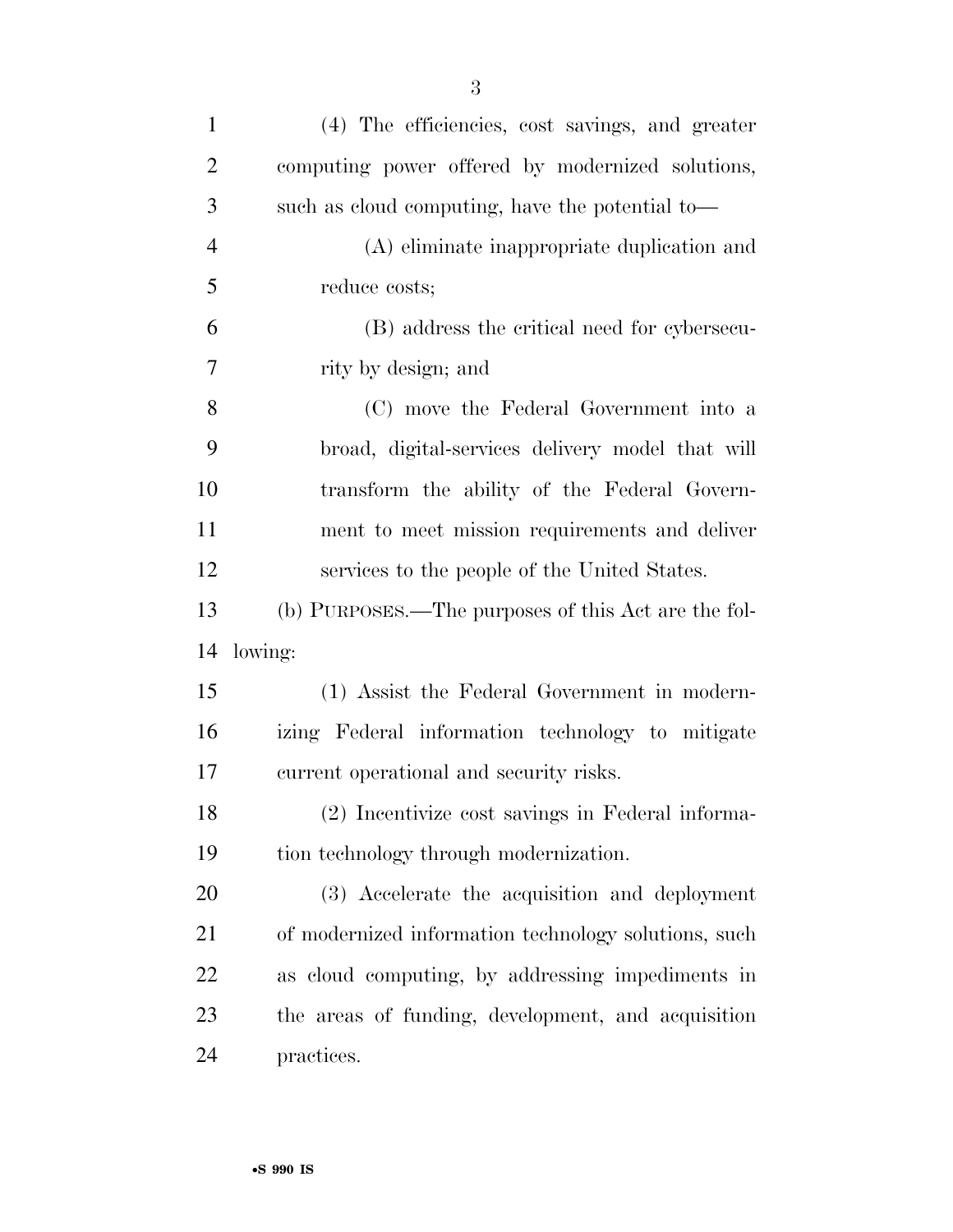## **SEC. 3. ESTABLISHMENT OF AGENCY INFORMATION TECH- NOLOGY SYSTEMS MODERNIZATION AND WORKING CAPITAL FUNDS.**

 (a) INFORMATION TECHNOLOGY SYSTEM MOD-ERNIZATION AND WORKING CAPITAL FUNDS.—

 (1) ESTABLISHMENT.—The head of a covered agency may establish within such agency an infor- mation technology system modernization and work- ing capital fund (in this section referred to as the ''IT working capital fund'') for necessary expenses described in paragraph (3).

 (2) SOURCE OF FUNDS.—The following amounts may be deposited into an IT working cap-ital fund:

 (A) Reprogramming and transfer of funds made available in appropriations Acts subse- quent to the date of the enactment of this Act, including transfer of any funds for the oper- ation and maintenance of legacy information technology systems, in compliance with any ap- plicable reprogramming law or guidelines of the Committees on Appropriations of the House of Representatives and the Senate.

 (B) Amounts made available to the IT working capital fund through discretionary ap-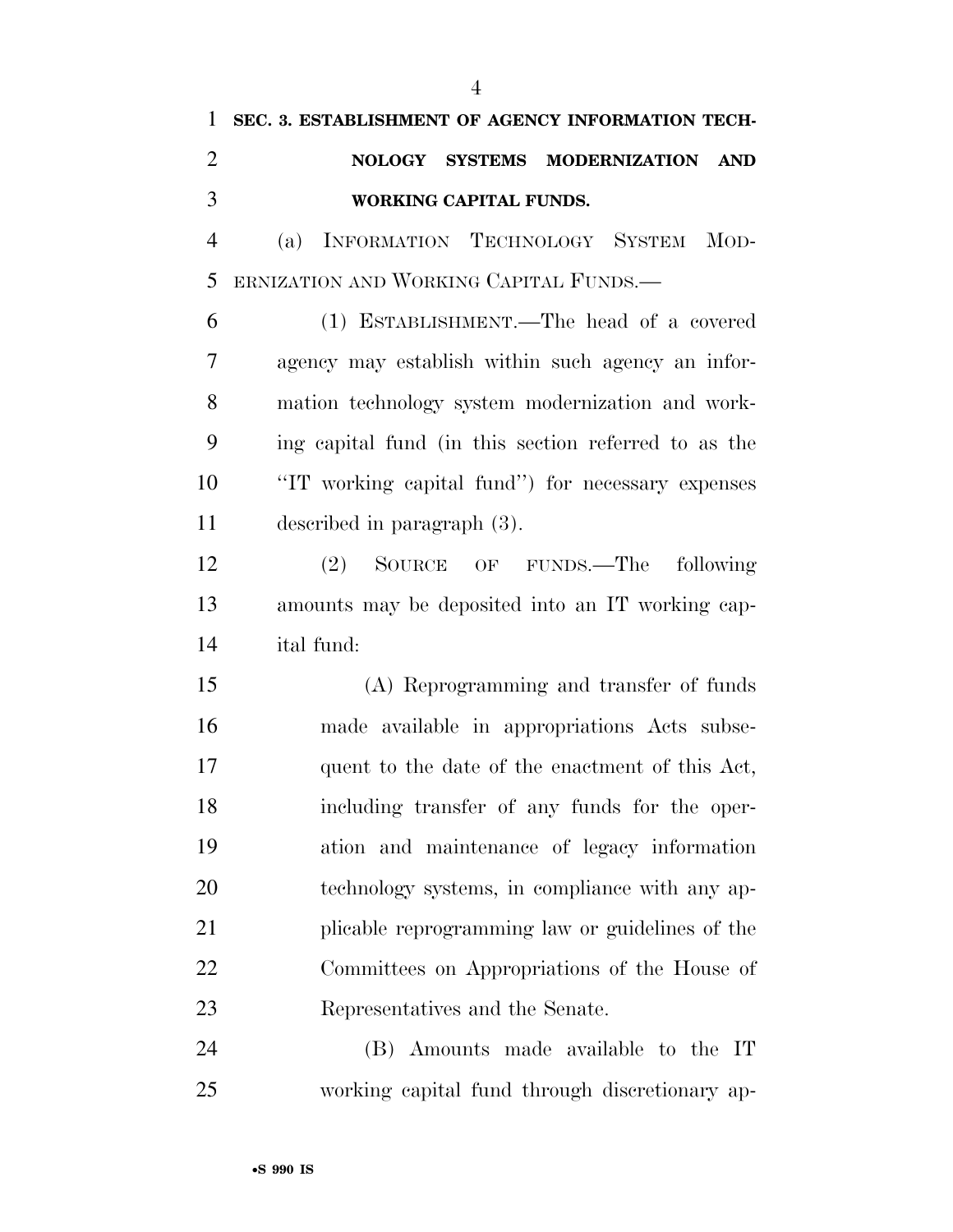| $\mathbf{1}$   | propriations made available subsequent to the           |
|----------------|---------------------------------------------------------|
| $\overline{2}$ | date of the enactment of this Act.                      |
| 3              | (3) USE OF FUNDS.—An IT working capital                 |
| $\overline{4}$ | fund established under paragraph (1) may be used,       |
| 5              | subject to the availability of appropriations, only for |
| 6              | the following:                                          |
| 7              | (A) To improve, retire, or replace existing             |
| 8              | information technology systems in the covered           |
| 9              | agency to enhance cybersecurity and to improve          |
| 10             | efficiency and effectiveness.                           |
| 11             | (B) To transition legacy information tech-              |
| 12             | nology at the covered agency to cloud com-              |
| 13             | puting and other innovative platforms and tech-         |
| 14             | nologies, including those serving more than one         |
| 15             | covered agency with common requirements.                |
| 16             | (C) To assist and support covered agency                |
| 17             | efforts to provide adequate, risk-based, and            |
| 18             | cost-effective information technology capabilities      |
| 19             | that address evolving threats to information se-        |
| 20             | curity.                                                 |
| 21             | (D) To reimburse funds transferred to the               |
| 22             | covered agency from the Technology Moderniza-           |
| 23             | tion Fund established under section 4, with the         |
| 24             | approval of the Chief Information Officer of the        |
| 25             | covered agency.                                         |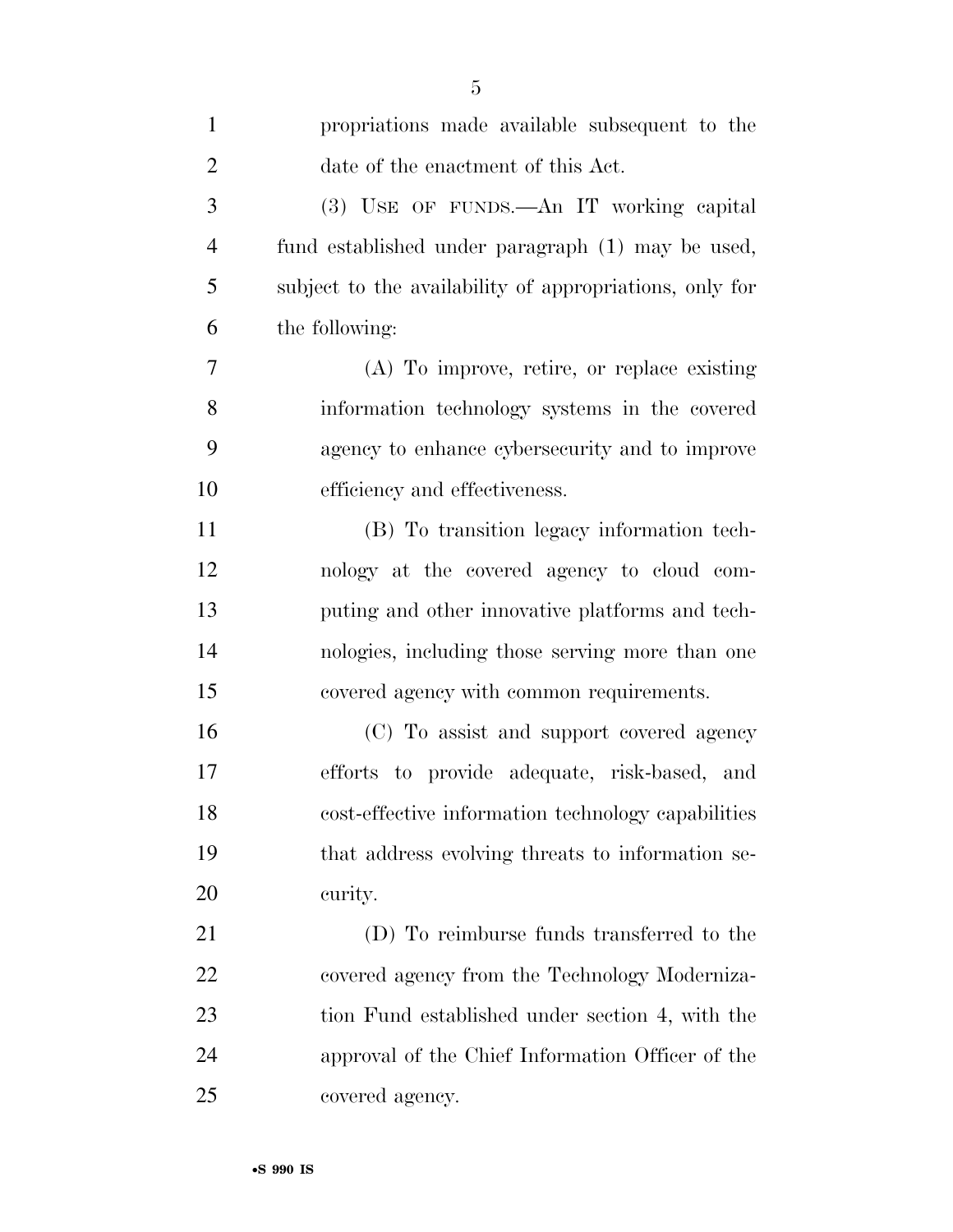(4) EXISTING FUNDS.—An IT working capital fund may not be used to supplant funds provided for the operation and maintenance of any system within an appropriation for the covered agency at the time of establishment of the IT working capital fund.

 (5) PRIORITIZATION OF FUNDS.—The head of each covered agency shall prioritize funds within the IT working capital fund to be used initially for cost savings activities approved by the Chief Information Officer of the covered agency, in consultation with the Administrator of the Office of Electronic Gov- ernment. The head of each covered agency may re- program and transfer any amounts saved as a direct result of such activities for deposit into the applica- ble IT working capital fund, consistent with para-16 graph  $(2)(A)$ .

 (6) RETURN OF FUNDS.—Any funds deposited into an IT working capital fund shall be available for obligation for three years after the last day of the fiscal year in which such funds were deposited.

 (7) AGENCY CIO RESPONSIBILITIES.—In evalu- ating projects to be funded from the IT working capital fund, the Chief Information Officer of the covered agency shall consider, to the extent applica-25 ble, guidance issued pursuant to section  $4(a)(1)$  to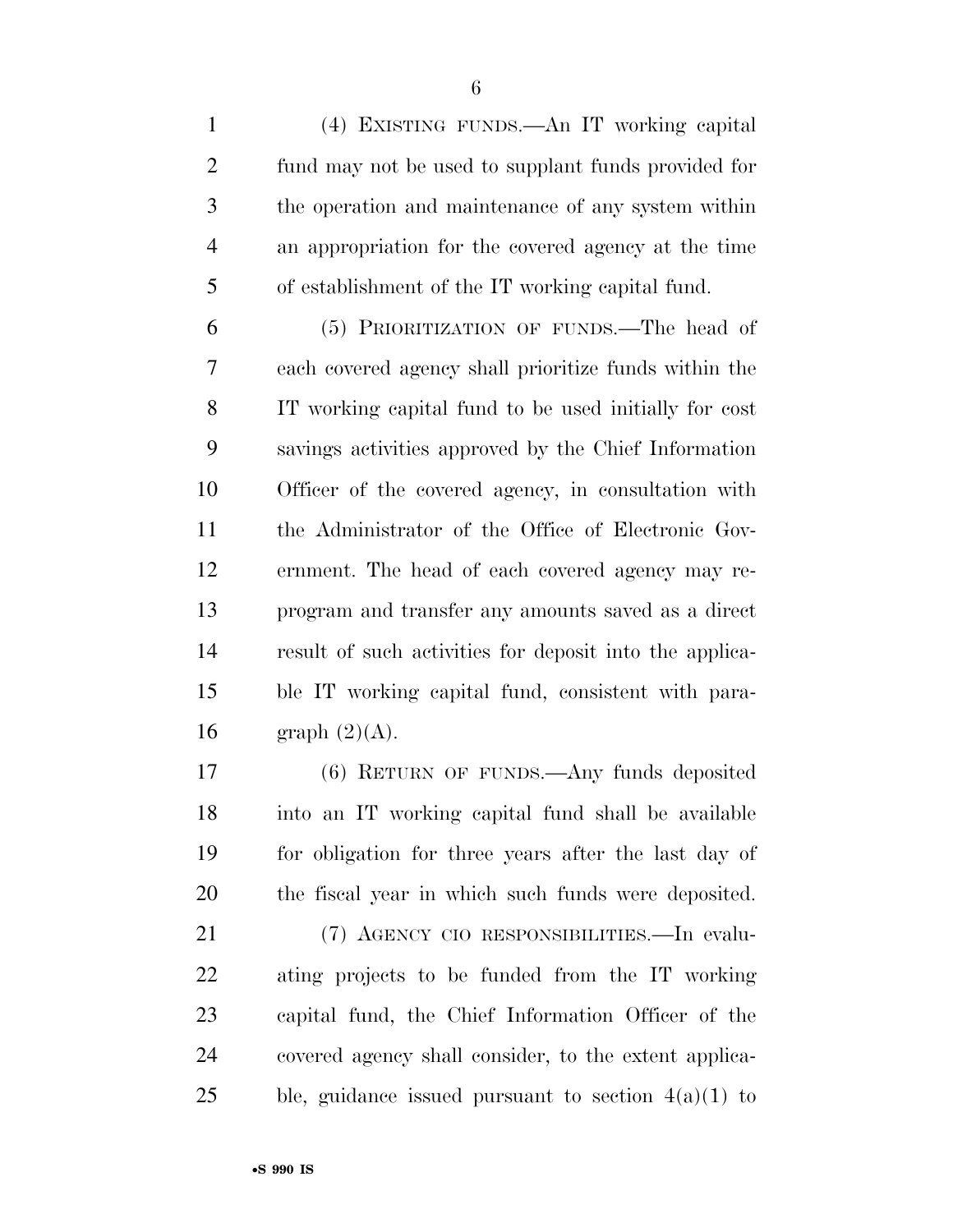evaluate applications for funding from the Tech- nology Modernization Fund established under that section that include factors such as a strong busi- ness case, technical design, procurement strategy (including adequate use of incremental software de- velopment practices), and program management. (b) REPORTING REQUIREMENT.— (1) IN GENERAL.—Not later than one year after the date of the enactment of this Act, and every six months thereafter, the head of each cov- ered agency shall submit to the Director the fol- lowing, with respect to the IT working capital fund for the covered agency: (A) A list of each information technology investment funded with estimated cost and completion date for each such investment. (B) A summary by fiscal year of obliga- tions, expenditures, and unused balances. (2) PUBLIC AVAILABILITY.—The Director shall make the information submitted under paragraph 21 (1) publicly available on a website. (c) COVERED AGENCY DEFINED.—In this section, the term ''covered agency'' means each agency listed in section 901(b) of title 31, United States Code.

•**S 990 IS**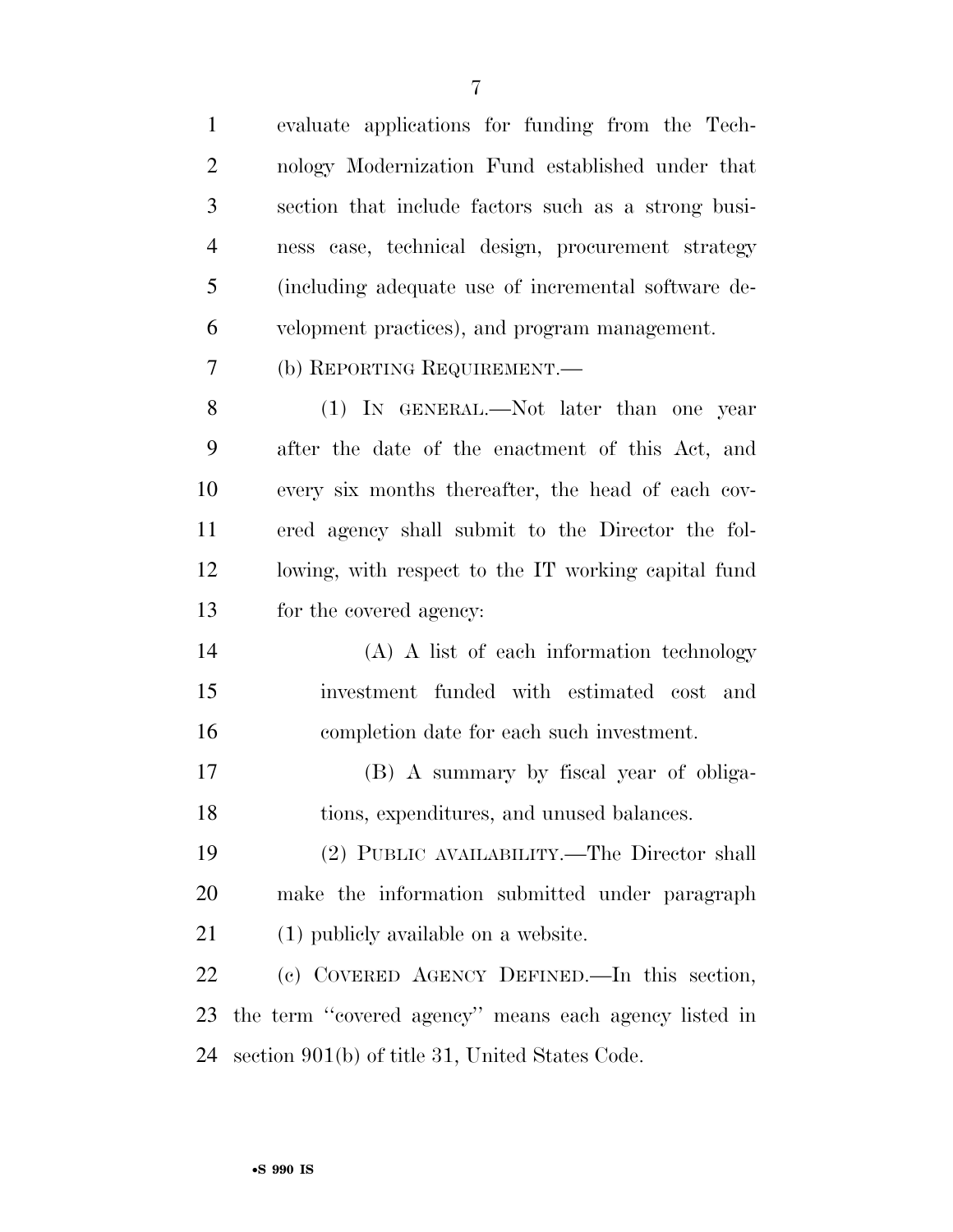| $\mathbf{1}$   | SEC. 4. ESTABLISHMENT OF TECHNOLOGY MODERNIZA-                    |
|----------------|-------------------------------------------------------------------|
| $\overline{c}$ | TION FUND AND BOARD.                                              |
| 3              | (a) TECHNOLOGY MODERNIZATION FUND.—                               |
| $\overline{4}$ | (1) ESTABLISHMENT.—There is established in                        |
| 5              | the Treasury of the United States a Technology                    |
| 6              | Modernization Fund (in this section referred to as                |
| 7              | the "Fund") for technology-related activities, to im-             |
| 8              | prove information technology, to enhance cybersecu-               |
| 9              | rity across the Federal Government, and to be ad-                 |
| 10             | ministered in accordance with guidance issued by the              |
| 11             | Director.                                                         |
| 12             | (2) ADMINISTRATION OF FUND.—The Commis-                           |
| 13             | sioner of the Technology Transformation Service of                |
| 14             | the General Services Administration, in consultation              |
| 15             | with the Chief Information Officers Council and                   |
| 16             | with the approval of the Director, shall administer               |
| 17             | the Fund in accordance with this subsection.                      |
| 18             | (3) USE OF FUNDS.—The Commissioner shall,                         |
| 19             | accordance with the recommendations of the<br>$\operatorname{in}$ |
| 20             | Technology Modernization Board established under                  |
| 21             | subsection (b), use amounts in the Fund for the fol-              |
| <u>22</u>      | lowing purposes:                                                  |
| 23             | (A) To transfer such amounts, to remain                           |
| 24             | available until expended, to the head of an                       |
| 25             | agency to improve, retire, or replace existing                    |
| 26             | Federal information technology systems to en-                     |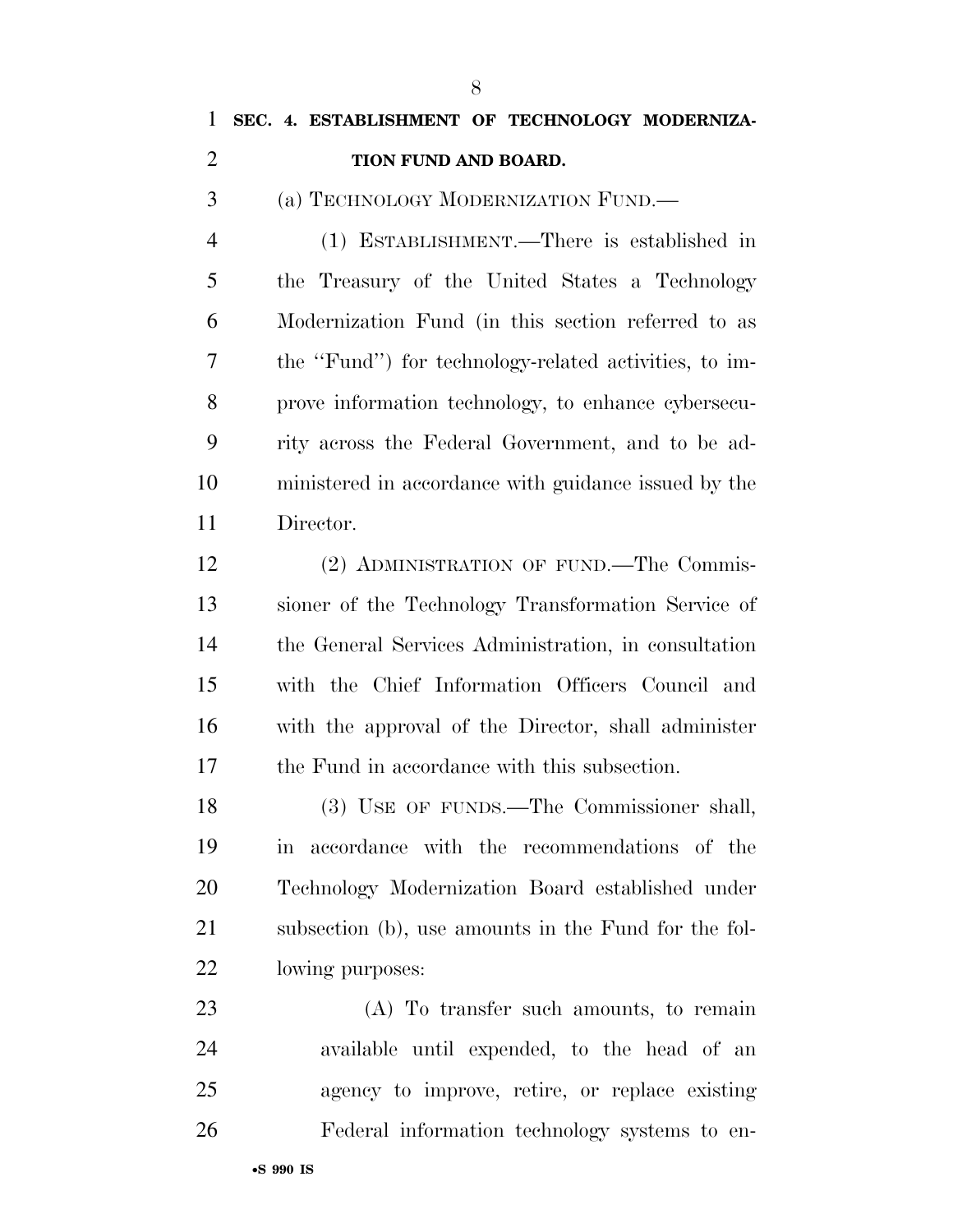| $\mathbf{1}$   | hance cybersecurity and improve efficiency and    |
|----------------|---------------------------------------------------|
| $\overline{2}$ | effectiveness.                                    |
| 3              | (B) For the development, operation, and           |
| $\overline{4}$ | procurement of information technology prod-       |
| 5              | ucts, services, and acquisition vehicles for use  |
| 6              | by agencies to improve Governmentwide effi-       |
| 7              | ciency and cybersecurity in accordance with the   |
| 8              | requirements of such agencies.                    |
| 9              | (C) To provide services or work performed         |
| 10             | in support of the activities described under sub- |
| 11             | paragraph $(A)$ or $(B)$ .                        |
| 12             | (4) AUTHORIZATION OF APPROPRIATIONS;              |
| 13             | CREDITS; AVAILABILITY OF FUNDS.-                  |
| 14             | (A)<br>AUTHORIZATION OF APPROPRIA-                |
| 15             | TIONS.—There is authorized to be appropriated     |
| 16             | to the Fund $$250,000,000$ for each of fiscal     |
| 17             | years 2018 and 2019.                              |
| 18             | (B) CREDITS.—In addition to any funds             |
| 19             | otherwise appropriated, the Fund shall be cred-   |
| 20             | ited with all reimbursements, advances, or re-    |
| 21             | funds or recoveries relating to information tech- |
| 22             | nology or services provided through the Fund.     |
| 23             | (C) AVAILABILITY OF FUNDS.—Amounts                |
| 24             | deposited, credited, or otherwise made available  |
| 25             | to the Fund shall be available, as provided in    |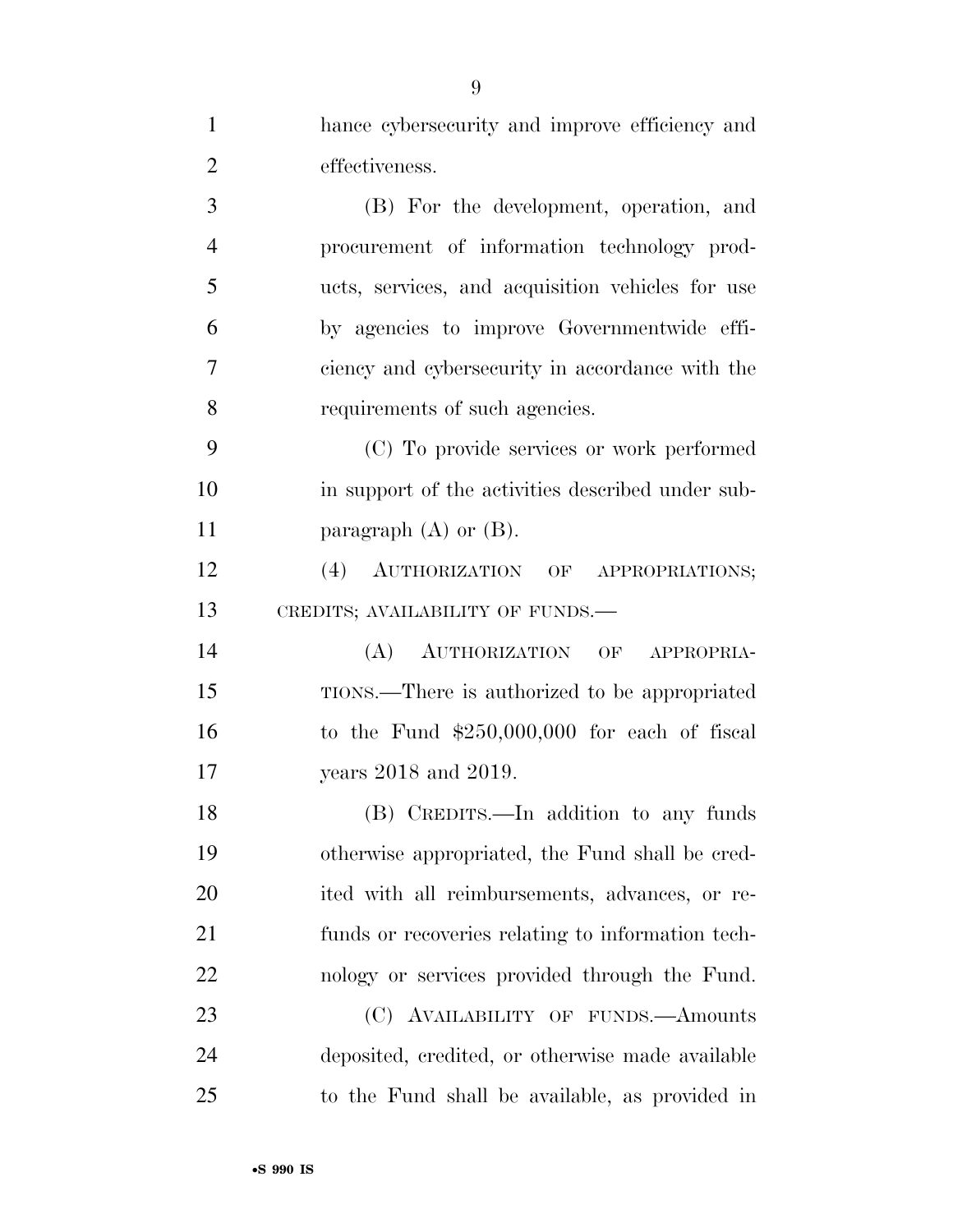| $\mathbf{1}$   | appropriations Acts, until expended for the pur- |
|----------------|--------------------------------------------------|
| $\overline{2}$ | poses described in paragraph (3).                |
| 3              | (5) REIMBURSEMENT.-                              |
| $\overline{4}$ | (A) PAYMENT BY AGENCY.—For a product             |
| 5              | or service developed under paragraph $(3)(B)$ ,  |
| 6              | including any services or work performed in      |
| $\tau$         | support of such development under paragraph      |
| 8              | $(3)(C)$ , the head of an agency that uses such  |
| 9              | product or service shall pay an amount fixed by  |
| 10             | the Commissioner in accordance with this para-   |
| 11             | graph.                                           |
| 12             | (B) REIMBURSEMENT BY AGENCY.—The                 |
| 13             | head of an agency shall reimburse the Fund for   |
| 14             | any transfer made under paragraph $(3)(A)$ , in- |
| 15             | cluding any services or work performed in sup-   |
| 16             | port of such transfer under paragraph $(3)(C)$ , |
| 17             | in accordance with the terms established in a    |
| 18             | written agreement described in paragraph (6).    |
| 19             | Notwithstanding any other provision of law, an   |
| 20             | agency may make a reimbursement required by      |
| 21             | this subparagraph from any appropriation made    |
| 22             | available subsequent to the date of the enact-   |
| 23             | ment of this Act for information technology ac-  |
| 24             | tivities, consistent with any applicable<br>re-  |
| 25             | programming law or guidelines of the Commit-     |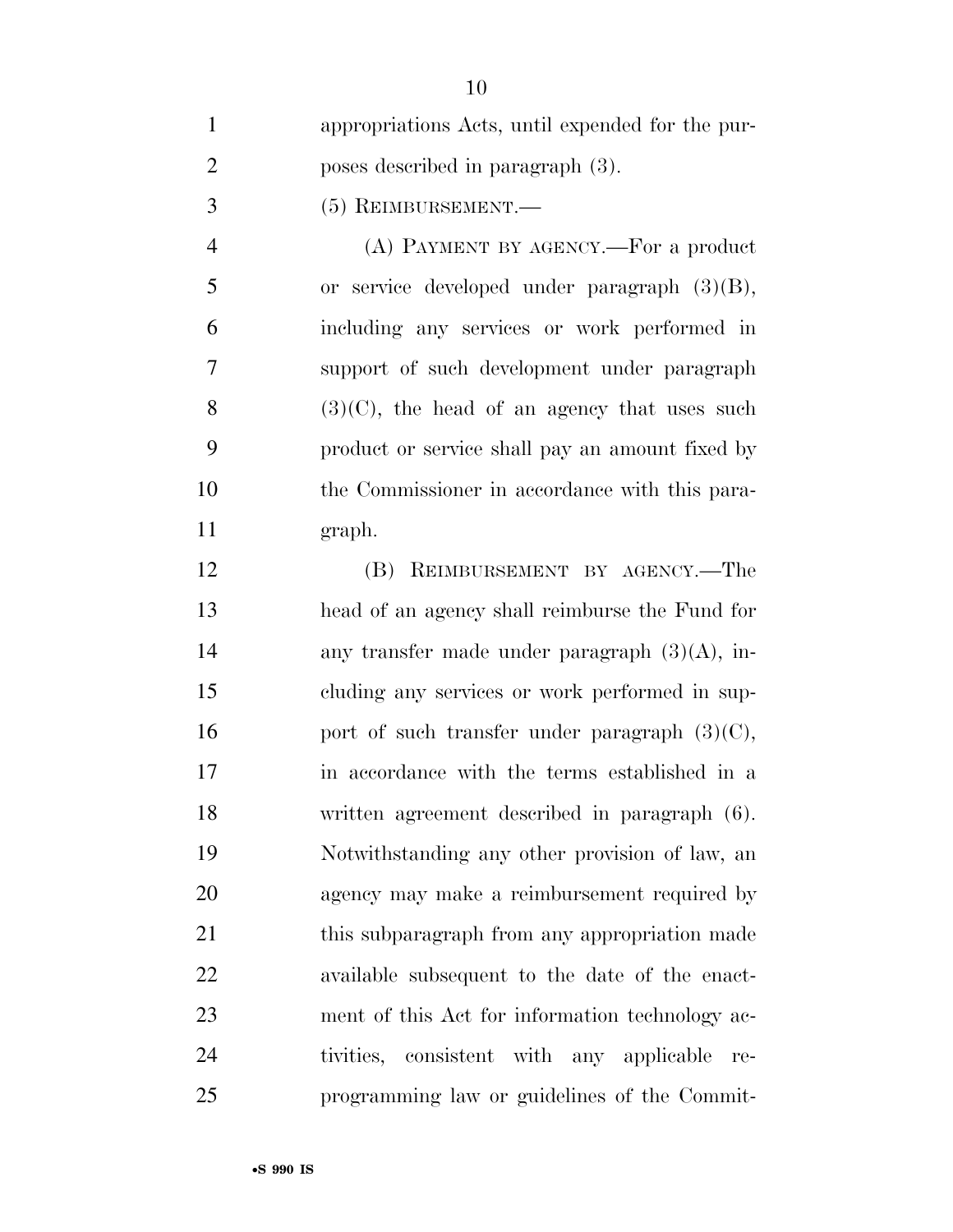tees on Appropriations of the House of Rep- resentatives and the Senate. An obligation to make a payment under a written agreement de- scribed in paragraph (6) in a fiscal year after the date of the enactment of this Act shall be recorded pursuant to section 1501 of title 31, United States Code, in the fiscal year in which the payment is due.

 (C) PRICES FIXED BY COMMISSIONER.— The Commissioner, in consultation with the Di- rector, shall establish amounts to be paid by an agency and terms of repayment for use of a product or service developed under paragraph (3)(B), including any services or work per- formed in support of such development under 16 paragraph  $(3)(C)$ , at levels sufficient to ensure the solvency of the Fund, including operating expenses. Before making any changes to the es- tablished amounts and terms of repayment, the Commissioner shall conduct a review and obtain 21 approval from the Director.

 (D) FAILURE TO MAKE TIMELY REIM- BURSEMENT.—The Commissioner may obtain reimbursement by the issuance of transfer and counterwarrants, or other lawful transfer docu-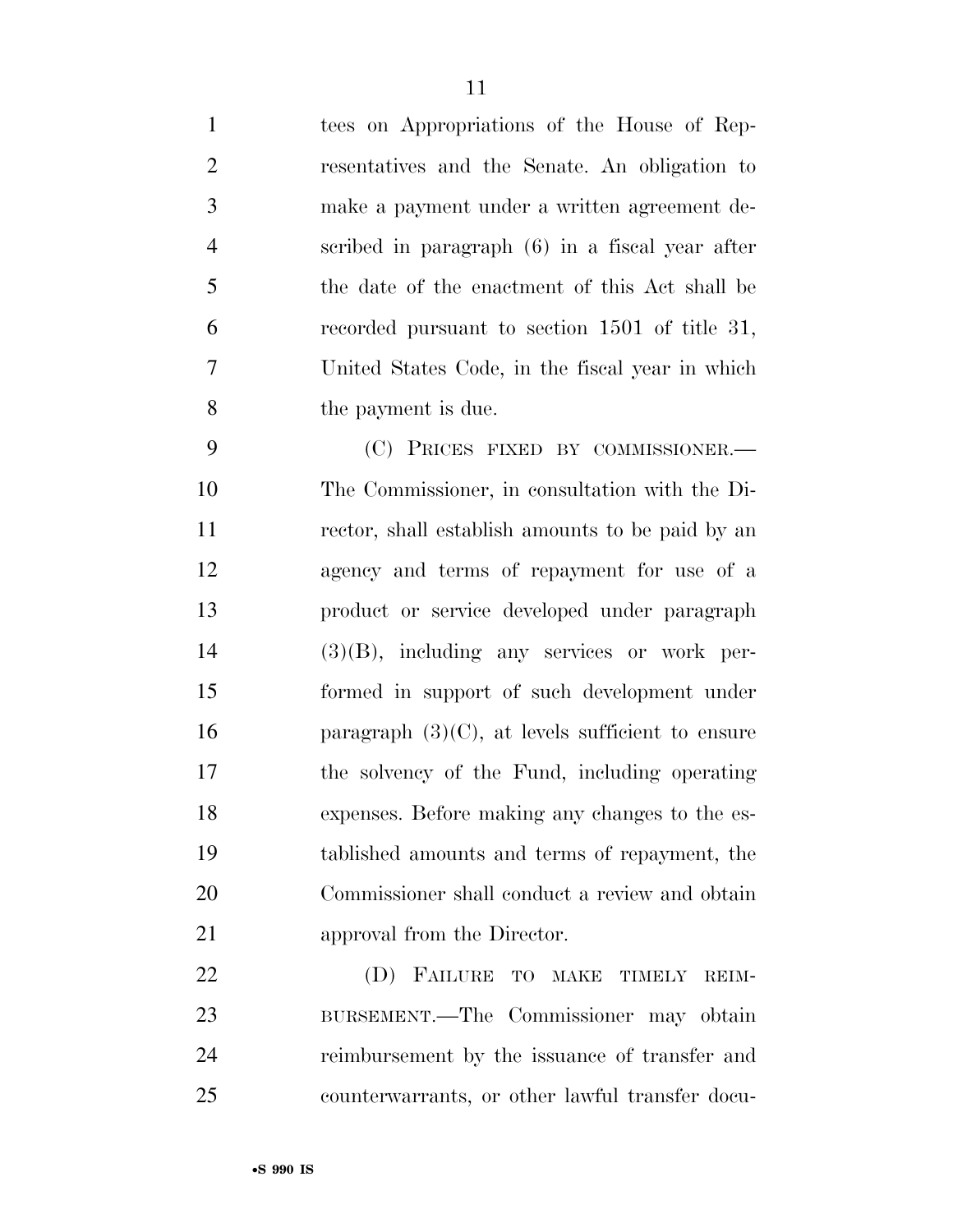| $\mathbf{1}$     | ments, supported by itemized bills, if payment    |
|------------------|---------------------------------------------------|
| $\overline{2}$   | is not made by an agency—                         |
| 3                | (i) within 90 days after the expiration           |
| $\overline{4}$   | of a repayment period described in a writ-        |
| 5                | ten agreement described in paragraph $(6)$ ;      |
| 6                | <b>or</b>                                         |
| $\boldsymbol{7}$ | (ii) within 45 days after the expiration          |
| 8                | of the time period to make a payment              |
| 9                | under a payment schedule for a product or         |
| 10               | service developed under paragraph $(3)(B)$ .      |
| 11               | $(6)$ WRITTEN AGREEMENT.                          |
| 12               | $(A)$ In GENERAL.—Before the transfer of          |
| 13               | funds to an agency under paragraph $(3)(A)$ , the |
| 14               | Commissioner (in consultation with the Direc-     |
| 15               | tor) and the head of the requisitioning agency    |
| 16               | shall enter into a written agreement docu-        |
| 17               | menting the purpose for which the funds will be   |
| 18               | used and the terms of repayment, which may        |
| 19               | not exceed five years unless approved by the Di-  |
| 20               | rector. An agreement made pursuant to this        |
| 21               | subparagraph shall be recorded as an obligation   |
| 22               | as provided in paragraph $(5)(B)$ .               |
| 23               | REQUIREMENT FOR USE OF INCRE-<br>(B)              |
| 24               | MENTAL DEVELOPMENT PRACTICES.-For any             |
| 25               | funds transferred to an agency under para-        |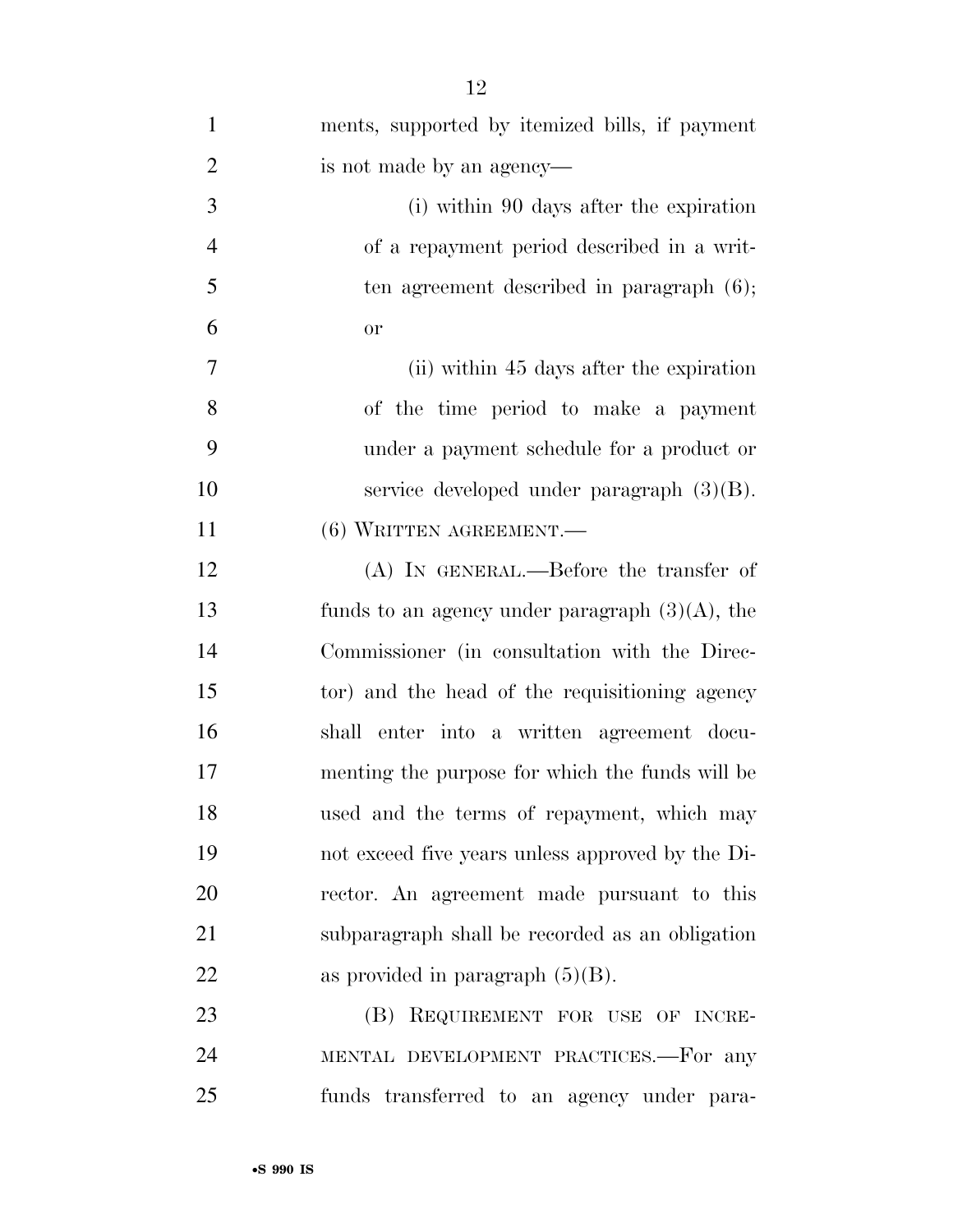1 graph  $(3)(A)$ , in the absence of compelling cir- cumstances documented by the Commissioner at the time of transfer, such funds shall be transferred only on an incremental basis, tied to metric-based development milestones achieved by the agency, to be described in a written agreement required under subparagraph (A). 8 (7) REPORTING REQUIREMENT.—Not later than

 six months after the date of the enactment of this Act, the Director shall publish and maintain a list of each project funded by the Fund on a public website, to be updated not less than quarterly, that includes a description of the project, project status (including any schedule delay and cost overruns), and financial expenditure data related to the project. 16 (b) TECHNOLOGY MODERNIZATION BOARD.—

 (1) ESTABLISHMENT.—There is established a Technology Modernization Board (in this section re- ferred to as the ''Board'') to evaluate proposals sub- mitted by agencies for funding authorized under the Fund.

 (2) RESPONSIBILITIES.—The responsibilities of the Board are the following:

 (A) Provide input to the Director for the development of processes for agencies to submit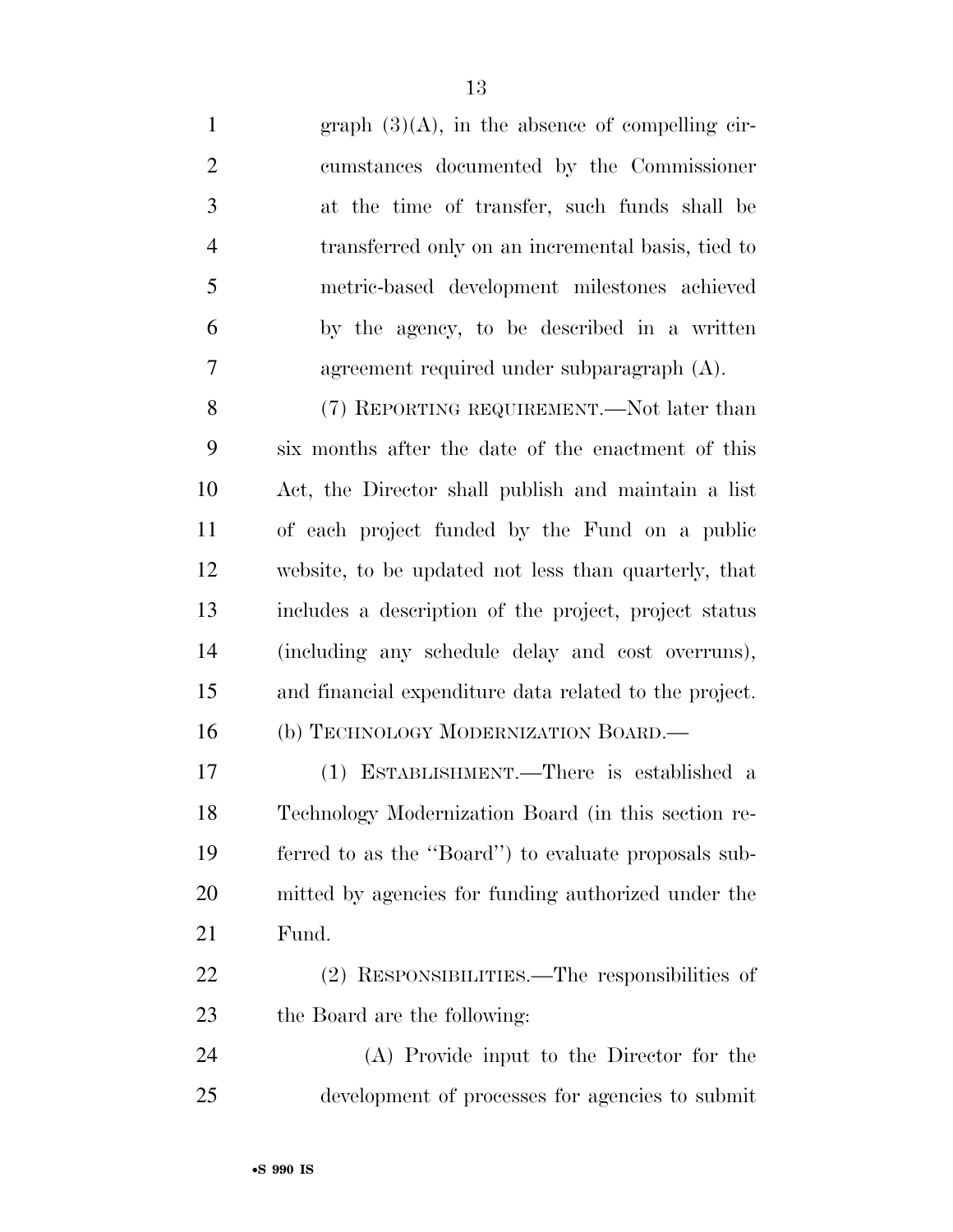modernization proposals to the Board and to establish the criteria by which such proposals are evaluated, which shall include addressing the greatest security and operational risks, hav- ing the greatest Governmentwide impact, and having a high probability of success based on factors such as a strong business case, technical design, procurement strategy (including ade- quate use of incremental software development practices), and program management. (B) Make recommendations to the Com- missioner to assist agencies in the further devel- opment and refinement of select submitted modernization proposals, based on an initial evaluation performed with the assistance of the

 (C) Review and prioritize, with the assist- ance of the Commissioner and the Director, modernization proposals based on criteria estab-20 lished pursuant to subparagraph  $(A)$ .

 (D) Identify, with the assistance of the Commissioner, opportunities to improve or re- place multiple information technology systems with a smaller number of information tech-nology systems common to multiple agencies.

Commissioner.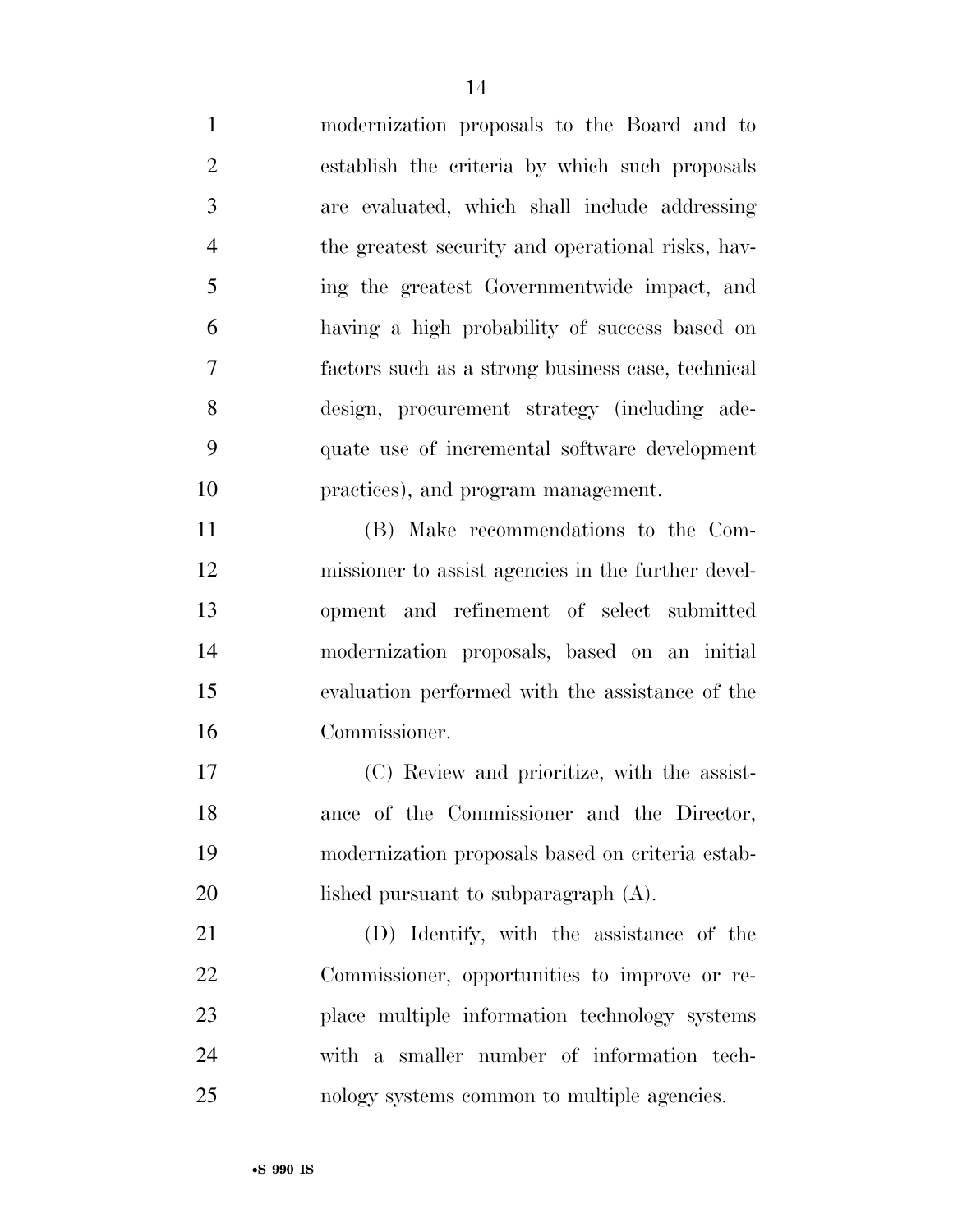| $\mathbf{1}$   | (E) Recommend the funding of moderniza-            |
|----------------|----------------------------------------------------|
| $\overline{2}$ | tion projects, in accordance with the uses de-     |
| 3              | scribed in subsection $(a)(3)$ , to the Commis-    |
| $\overline{4}$ | sioner.                                            |
| 5              | (F) Monitor, in consultation with the Com-         |
| 6              | missioner, progress and performance in exe-        |
| 7              | cuting approved projects and, if necessary, rec-   |
| 8              | ommend the suspension or termination of fund-      |
| 9              | ing for projects based on factors such as failure  |
| 10             | to meet the terms of a written agreement de-       |
| 11             | scribed in subsection $(a)(6)$ .                   |
| 12             | (G) Monitor operating costs of the Fund.           |
| 13             | (3) MEMBERSHIP.—The Board shall consist of         |
| 14             | eight voting members.                              |
| 15             | (4) CHAIR.—The Chair of the Board shall be         |
| 16             | the Administrator of the Office of Electronic Gov- |
| 17             | ernment.                                           |
| 18             | (5) PERMANENT MEMBERS.—The permanent               |
| 19             | members of the Board shall be the following:       |
| 20             | (A) The Administrator of the Office of             |
| 21             | Electronic Government.                             |
| 22             | (B) A senior official from the General             |
| 23             | Services Administration having technical exper-    |
| 24             | tise in information technology development, ap-    |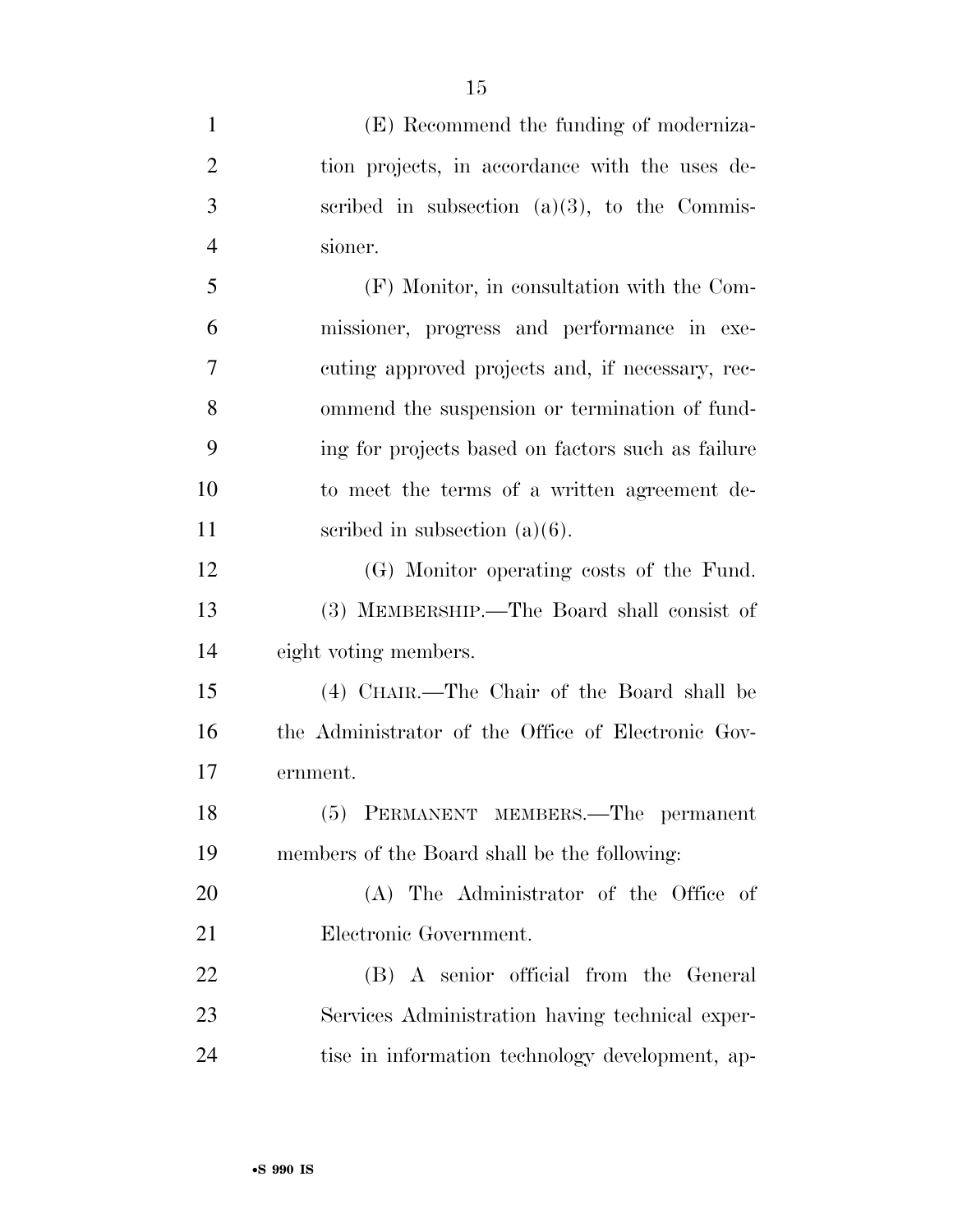| $\mathbf{1}$   | pointed by the Administrator of General Serv-         |
|----------------|-------------------------------------------------------|
| $\overline{2}$ | ices, with the approval of the Director.              |
| 3              | $(6)$ ADDITIONAL MEMBERS OF THE BOARD.—               |
| $\overline{4}$ | (A) APPOINTMENT.—The other members                    |
| 5              | of the Board shall be appointed as follows:           |
| 6              | (i) One employee of the National Pro-                 |
| 7              | tection and Programs Directorate of the               |
| 8              | Department of Homeland Security,<br>ap-               |
| 9              | pointed by the Secretary of Homeland Se-              |
| 10             | curity.                                               |
| 11             | (ii) One employee of the Department                   |
| 12             | of Defense, appointed by the Secretary of             |
| 13             | Defense.                                              |
| 14             | (iii) Four Federal employees primarily                |
| 15             | having technical expertise in information             |
| 16             | technology development, financial manage-             |
| 17             | ment, cybersecurity and privacy, and ac-              |
| 18             | quisition, appointed by the Director.                 |
| 19             | (B) TERM.—Each member of the Board                    |
| 20             | described in subparagraph (A) shall serve a           |
| 21             | term of one year, which shall be renewable up         |
| 22             | to three times, at the discretion of the appoint-     |
| 23             | ing Secretary or Director, as applicable.             |
| 24             | (7) PROHIBITION ON COMPENSATION.—Mem-                 |
| 25             | bers of the Board may not receive additional pay, al- |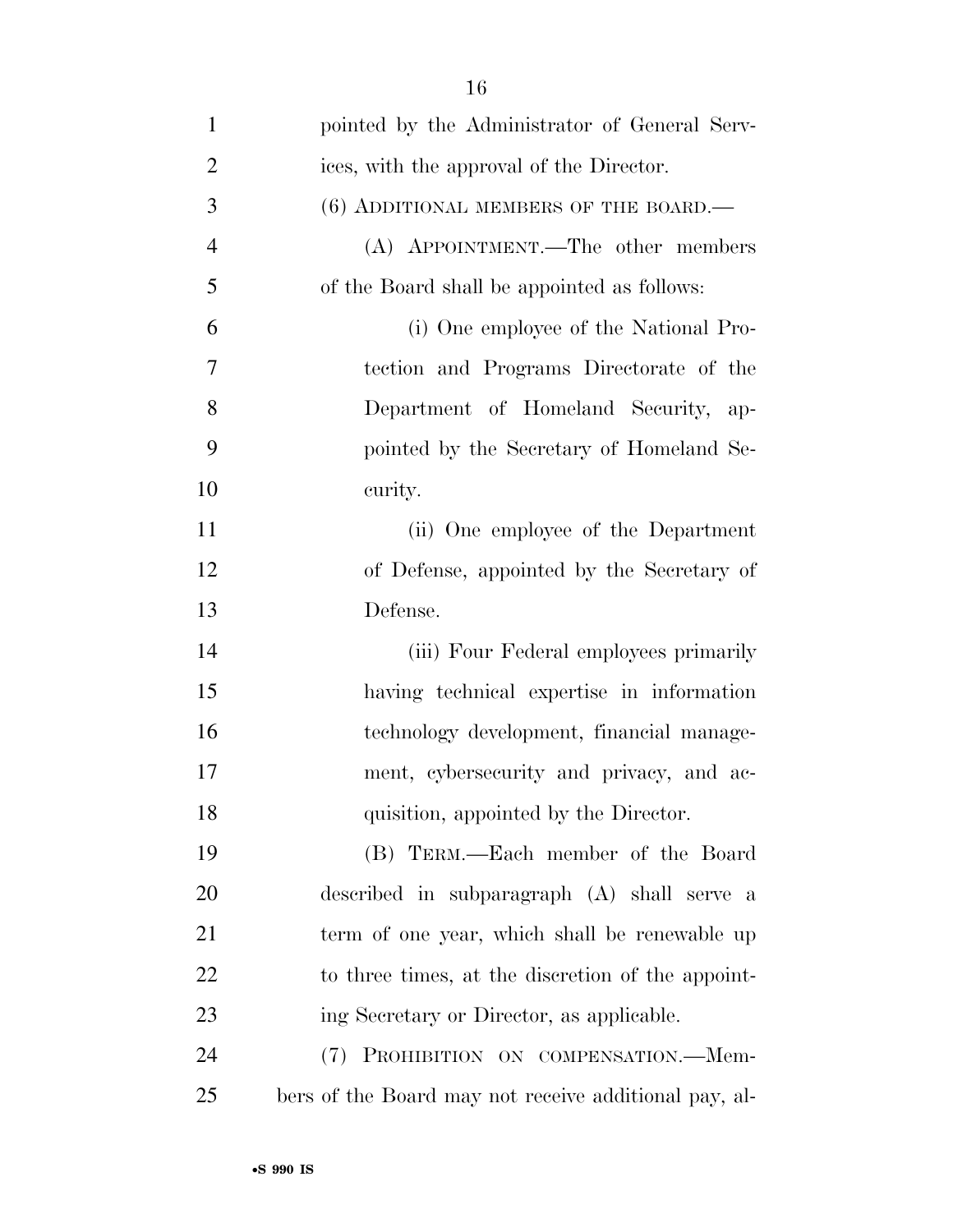lowances, or benefits by reason of their service on the Board.

 (8) STAFF.—Upon request of the Chair of the Board, the Director and the Administrator of Gen- eral Services may detail, on a nonreimbursable basis, any of the personnel of the Office of Management and Budget or the General Services Administration (as the case may be) to the Board to assist the Board in carrying out its functions under this Act. (c) RESPONSIBILITIES OF COMMISSIONER.—

 (1) IN GENERAL.—In addition to the respon- sibilities described in subsection (b), the Commis- sioner shall support the activities of the Board and provide technical support to, and, with the concur- rence of the Director, oversight of, agencies that re-ceive transfers from the Fund.

 (2) RESPONSIBILITIES.—The responsibilities of the Commissioner are the following:

 (A) Provide direct technical support in the form of personnel services or otherwise to agen- cies transferred amounts under subsection (a)(3)(A) and for products, services, and acqui- sition vehicles funded under subsection 24 (a)(3)(B).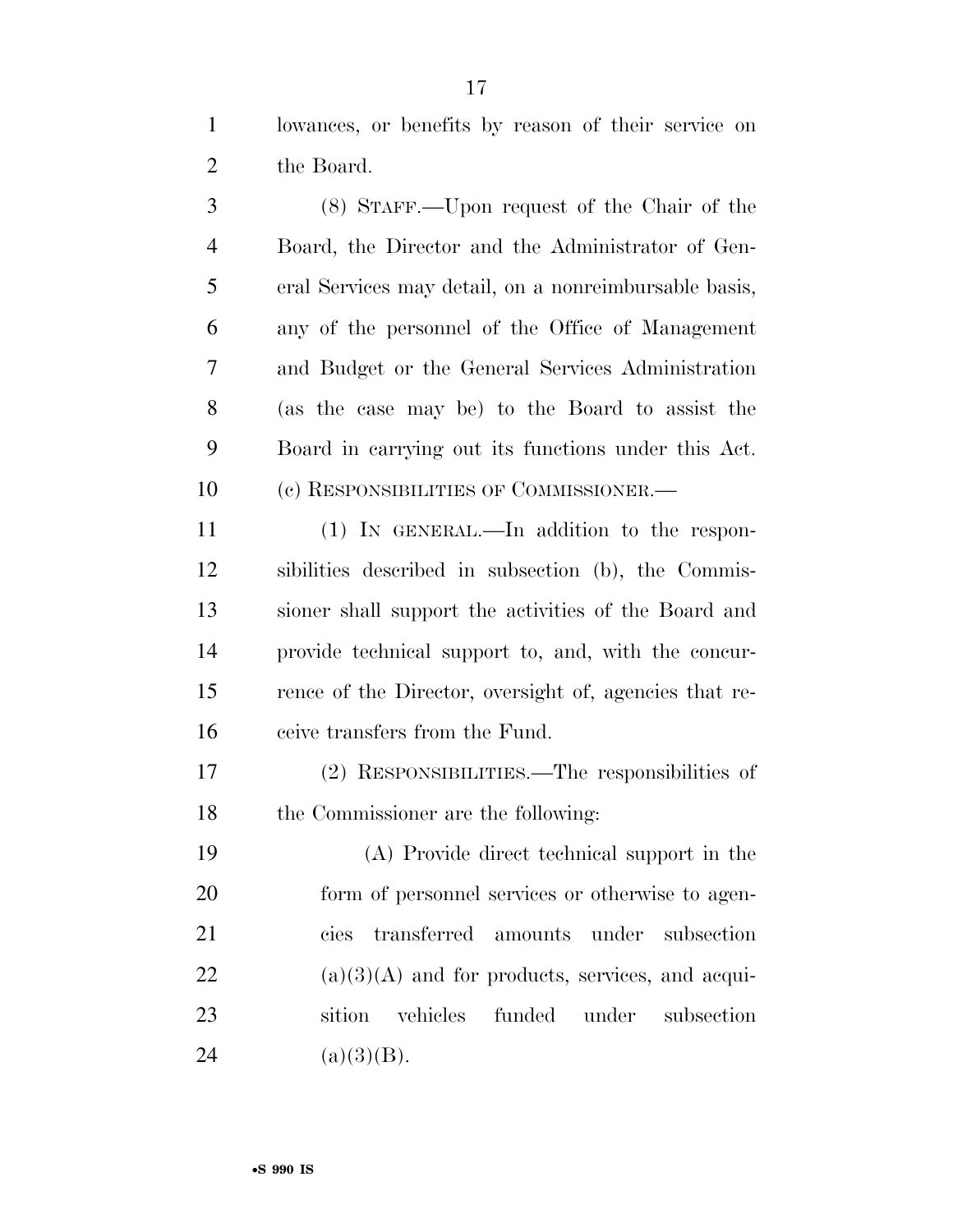| $\mathbf{1}$   | (B) Assist the Board with the evaluation,               |
|----------------|---------------------------------------------------------|
| $\overline{2}$ | prioritization, and development of agency mod-          |
| 3              | ernization proposals.                                   |
| $\overline{4}$ | (C) Perform regular project oversight and               |
| 5              | monitoring of approved agency modernization             |
| 6              | projects, in consultation with the Board and the        |
| 7              | Director, to increase the likelihood of successful      |
| 8              | implementation and reduce waste.                        |
| 9              | (D) Provide the Director with information               |
| 10             | necessary to meet the requirements of sub-              |
| 11             | section $(a)(7)$ .                                      |
| 12             | (d) AGENCY DEFINED.—In this section, the term           |
| 13             | "agency" has the meaning given that term in section 551 |
| 14             | of title 5, United States Code.                         |
| 15             | SEC. 5. DEFINITIONS.                                    |
| 16             | In this Act:                                            |
| 17             | (1) CLOUD COMPUTING.—The term "cloud                    |
| 18             | computing" has the meaning given that term by the       |
| 19             | National Institute of Standards and Technology in       |
| 20             | NIST Special Publication 800–145 and any amend-         |
| 21             | atory or superseding document thereto.                  |
| 22             | "Commis-<br>COMMISSIONER.—The<br>term<br>(2)            |
| 23             | sioner" means the Commissioner of the Technology        |
| 24             | Transformation Service of the General Services Ad-      |
| 25             | ministration.                                           |